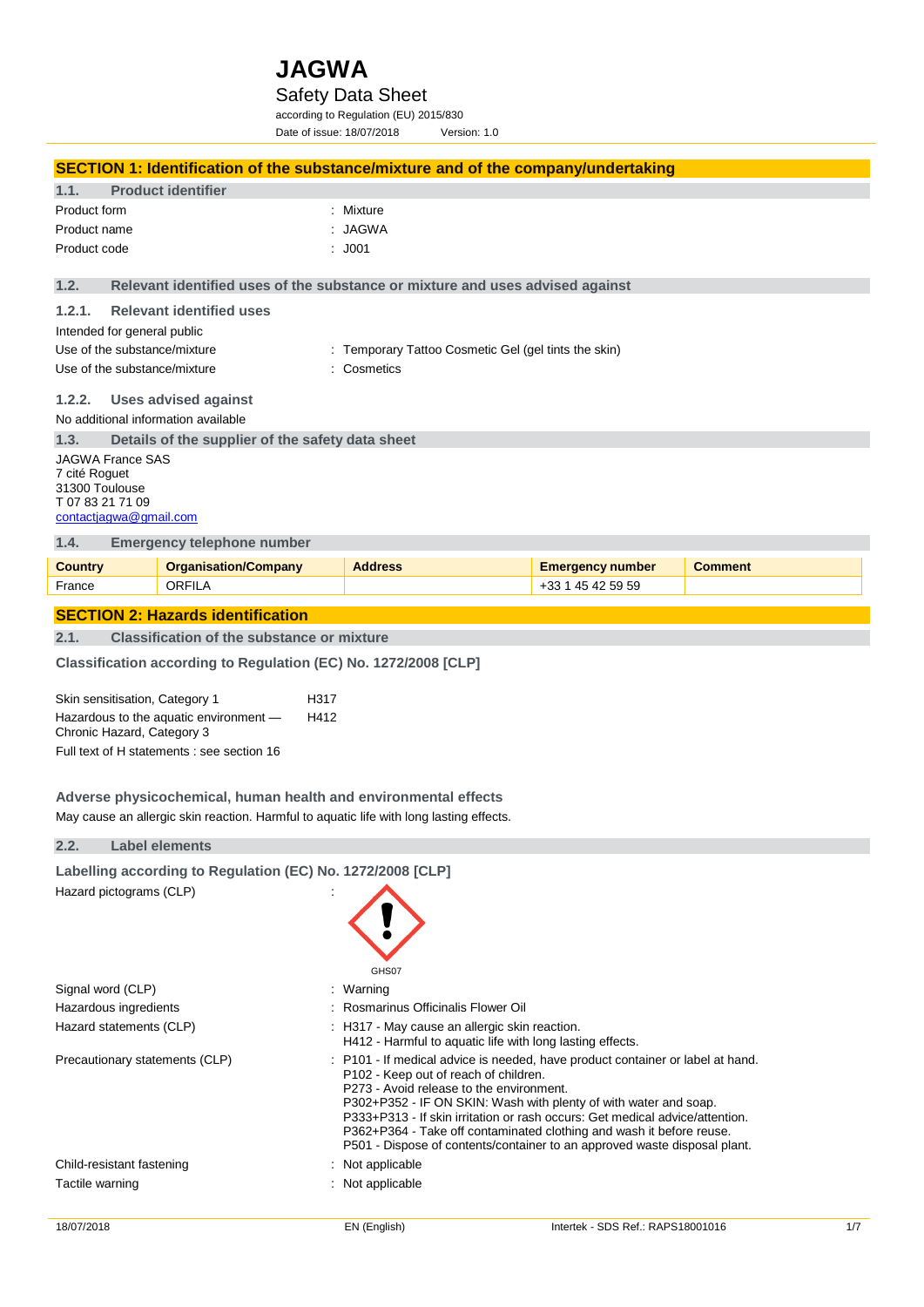## Safety Data Sheet

according to Regulation (EU) 2015/830

#### **2.3. Other hazards**

No additional information available

#### **SECTION 3: Composition/information on ingredients**

**3.1. Substances**

Not applicable

**3.2. Mixtures**

| <b>Name</b>                       | <b>Product identifier</b>                                              | %        | <b>Classification according to</b><br><b>Regulation (EC) No.</b><br>1272/2008 [CLP]                                                                                                                                          |
|-----------------------------------|------------------------------------------------------------------------|----------|------------------------------------------------------------------------------------------------------------------------------------------------------------------------------------------------------------------------------|
| ethanol; ethyl alcohol            | (CAS-No.) 64-17-5<br>(EC-No.) 200-578-6<br>(EC Index-No.) 603-002-00-5 | $1 - 10$ | Flam. Lig. 2, H225<br>Eye Irrit. 2, H319                                                                                                                                                                                     |
| Rosmarinus Officinalis Flower Oil | (CAS-No.) 84604-14-8<br>(EC-No.) 283-291-9                             | $1 - 10$ | Flam. Lig. 3, H226<br>Acute Tox. 4 (Oral), H302<br>Acute Tox. 4 (Inhalation), H332<br>Skin Irrit. 2, H315<br>Eye Irrit. 2, H319<br>Skin Sens. 1, H317<br>STOT SE 2, H371<br>Aquatic Acute 1, H400<br>Aquatic Chronic 1, H410 |

Full text of H-statements: see section 16

|        | <b>SECTION 4: First aid measures</b>                        |                                                                                                                                                              |
|--------|-------------------------------------------------------------|--------------------------------------------------------------------------------------------------------------------------------------------------------------|
| 4.1.   | <b>Description of first aid measures</b>                    |                                                                                                                                                              |
|        | First-aid measures after inhalation                         | : Remove person to fresh air and keep comfortable for breathing.                                                                                             |
|        | First-aid measures after skin contact                       | : Wash skin with plenty of water. Take off contaminated clothing. If skin irritation or rash occurs:<br>Get medical advice/attention.                        |
|        | First-aid measures after eye contact                        | Rinse eyes with water as a precaution.                                                                                                                       |
|        | First-aid measures after ingestion                          | : Call a poison center or a doctor if you feel unwell.                                                                                                       |
| 4.2.   | Most important symptoms and effects, both acute and delayed |                                                                                                                                                              |
|        | Symptoms/effects after skin contact                         | : May cause an allergic skin reaction.                                                                                                                       |
| 4.3.   |                                                             | Indication of any immediate medical attention and special treatment needed                                                                                   |
|        | Treat symptomatically.                                      |                                                                                                                                                              |
|        | <b>SECTION 5: Firefighting measures</b>                     |                                                                                                                                                              |
| 5.1.   | <b>Extinguishing media</b>                                  |                                                                                                                                                              |
|        | Suitable extinguishing media                                | : Water spray. Dry powder. Foam. Carbon dioxide.                                                                                                             |
| 5.2.   | Special hazards arising from the substance or mixture       |                                                                                                                                                              |
| fire   | Hazardous decomposition products in case of                 | : Toxic fumes may be released.                                                                                                                               |
| 5.3.   | <b>Advice for firefighters</b>                              |                                                                                                                                                              |
|        | Protection during firefighting                              | Do not attempt to take action without suitable protective equipment. Self-contained breathing<br>apparatus. Complete protective clothing.                    |
|        | <b>SECTION 6: Accidental release measures</b>               |                                                                                                                                                              |
| 6.1.   |                                                             | Personal precautions, protective equipment and emergency procedures                                                                                          |
| 6.1.1. | For non-emergency personnel                                 |                                                                                                                                                              |
|        | Emergency procedures                                        | : Ventilate spillage area. Avoid contact with skin and eyes. Avoid breathing<br>dust/fume/gas/mist/vapours/spray.                                            |
| 6.1.2. | For emergency responders                                    |                                                                                                                                                              |
|        | Protective equipment                                        | Do not attempt to take action without suitable protective equipment. For further information<br>refer to section 8: "Exposure controls/personal protection". |
| 6.2.   | <b>Environmental precautions</b>                            |                                                                                                                                                              |
|        | Avoid release to the environment.                           |                                                                                                                                                              |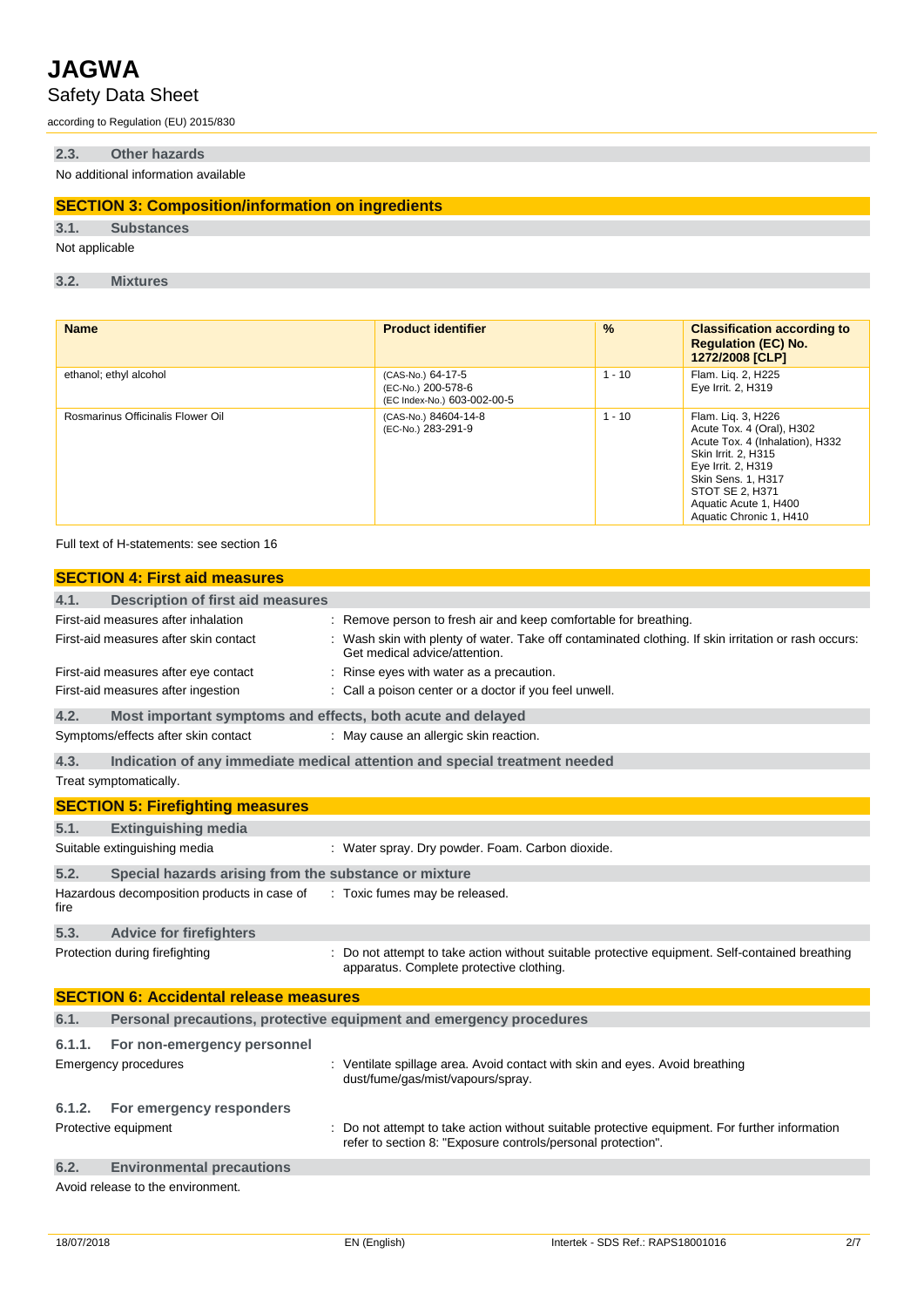## Safety Data Sheet

according to Regulation (EU) 2015/830

| 6.3. | Methods and material for containment and cleaning up |  |                                                                                                                                                                                            |
|------|------------------------------------------------------|--|--------------------------------------------------------------------------------------------------------------------------------------------------------------------------------------------|
|      | Methods for cleaning up                              |  | : Take up liquid spill into absorbent material.                                                                                                                                            |
|      | Other information                                    |  | : Dispose of materials or solid residues at an authorized site.                                                                                                                            |
| 6.4. | <b>Reference to other sections</b>                   |  |                                                                                                                                                                                            |
|      | For further information refer to section 13.         |  |                                                                                                                                                                                            |
|      | <b>SECTION 7: Handling and storage</b>               |  |                                                                                                                                                                                            |
| 7.1. | <b>Precautions for safe handling</b>                 |  |                                                                                                                                                                                            |
|      | Precautions for safe handling                        |  | : Ensure good ventilation of the work station. Avoid contact with skin and eyes. Avoid breathing<br>dust/fume/gas/mist/vapours/spray. Wear personal protective equipment.                  |
|      | Hygiene measures                                     |  | : Contaminated work clothing should not be allowed out of the workplace. Wash contaminated<br>clothing before reuse. Do not eat, drink or smoke when using this product. Always wash hands |

| 7.2. |  | Conditions for safe storage, including any incompatibilities |  |
|------|--|--------------------------------------------------------------|--|

Storage conditions **Storage conditions** : Store in a well-ventilated place. Keep cool.

after handling the product.

**7.3. Specific end use(s)**

No additional information available

#### **SECTION 8: Exposure controls/personal protection**

**8.1. Control parameters**

| ethanol; ethyl alcohol (64-17-5) |                              |                                                                 |  |  |
|----------------------------------|------------------------------|-----------------------------------------------------------------|--|--|
| France                           | Local name                   | Alcool éthylique                                                |  |  |
| France                           | $VME$ (mg/m <sup>3</sup> )   | 1900 mg/m <sup>3</sup>                                          |  |  |
| France                           | VME (ppm)                    | 1000 ppm                                                        |  |  |
| France                           | $VLE$ (mg/m <sup>3</sup> )   | 9500 mg/m <sup>3</sup>                                          |  |  |
| France                           | VLE (ppm)                    | 5000 ppm                                                        |  |  |
| France                           | Note (FR)                    | Valeurs recommandées/admises                                    |  |  |
| France                           | Regulatory reference         | Circulaire du Ministère du travail (réf.: INRS ED 984,<br>2016) |  |  |
| United Kingdom                   | Local name                   | Ethanol                                                         |  |  |
| United Kingdom                   | WEL TWA (mg/m <sup>3</sup> ) | 1920 mg/m <sup>3</sup>                                          |  |  |
| United Kingdom                   | WEL TWA (ppm)                | 1000 ppm                                                        |  |  |
| United Kingdom                   | Regulatory reference         | EH40. HSE                                                       |  |  |

#### **8.2. Exposure controls**

#### **Appropriate engineering controls:**

Ensure good ventilation of the work station.

#### **Hand protection:**

Protective gloves

#### **Eye protection:**

Safety glasses

#### **Skin and body protection:**

Wear suitable protective clothing

#### **Respiratory protection:**

In case of insufficient ventilation, wear suitable respiratory equipment

#### **Environmental exposure controls:**

Avoid release to the environment.

#### **SECTION 9: Physical and chemical properties**

| 9.1.           | Information on basic physical and chemical properties |                 |
|----------------|-------------------------------------------------------|-----------------|
| Physical state |                                                       | : Liquid        |
| Appearance     |                                                       | gel.            |
| Colour         |                                                       | dark blue.      |
| Odour          |                                                       | characteristic. |
|                |                                                       |                 |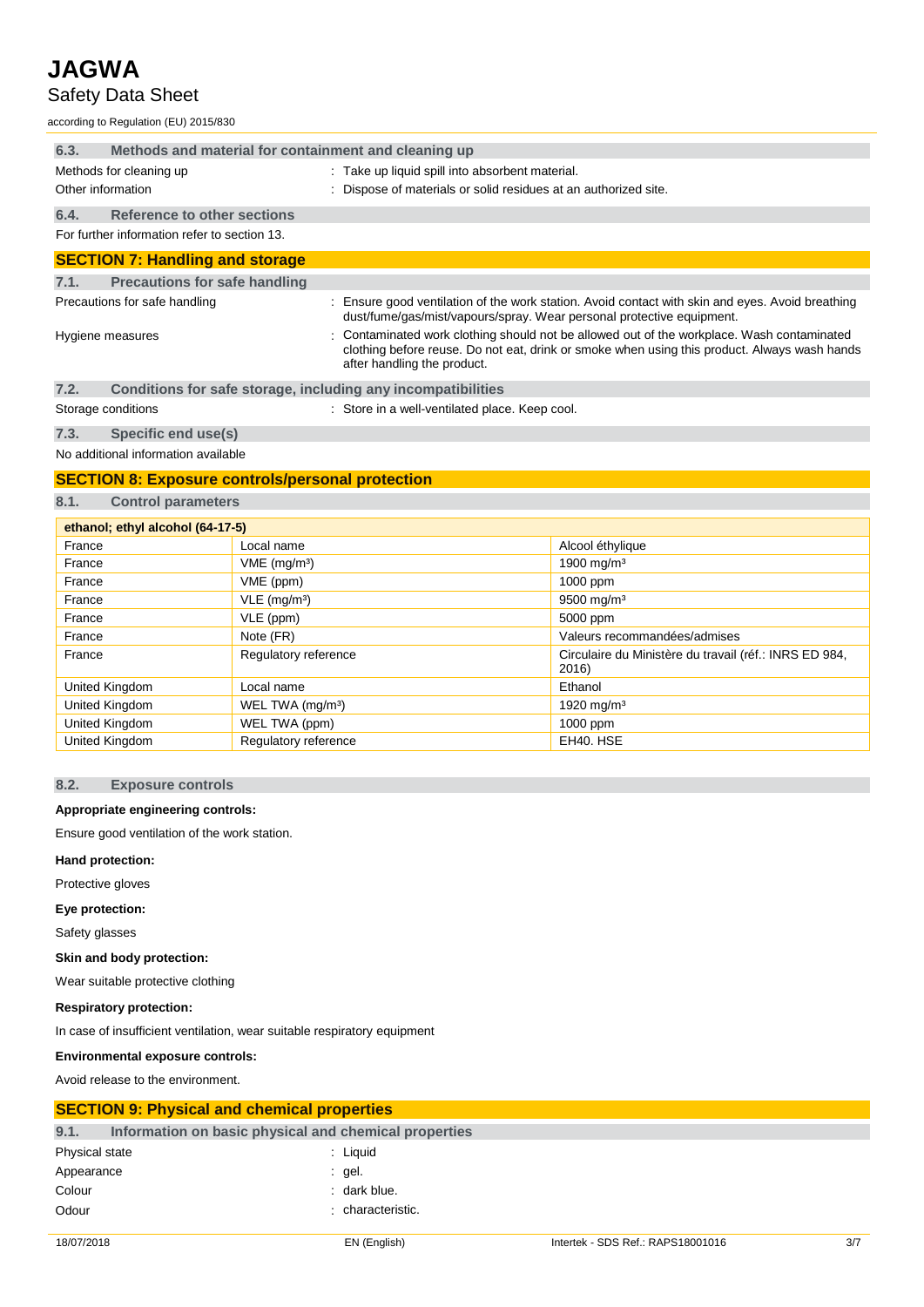Safety Data Sheet

according to Regulation (EU) 2015/830

| Odour threshold                            | No data available  |
|--------------------------------------------|--------------------|
| рH                                         | $4 - 5$            |
| Relative evaporation rate (butylacetate=1) | No data available  |
| Melting point                              | Not applicable     |
| Freezing point                             | No data available  |
| Boiling point                              | No data available  |
| Flash point                                | >96 °C             |
| Auto-ignition temperature                  | No data available  |
| Decomposition temperature                  | No data available  |
| Flammability (solid, gas)                  | Not applicable     |
| Vapour pressure                            | No data available  |
| Relative vapour density at 20 °C           | No data available  |
| Relative density                           | $: 0.9 - 1$        |
| Solubility                                 | Water.             |
| Log Pow                                    | No data available  |
| Viscosity, kinematic                       | No data available  |
| Viscosity, dynamic                         | 150000 - 300000 cP |
| Explosive properties                       | No data available  |
| Oxidising properties                       | No data available  |
| <b>Explosive limits</b>                    | No data available  |

#### **9.2. Other information**

#### No additional information available

#### **SECTION 10: Stability and reactivity**

#### **10.1. Reactivity**

The product is non-reactive under normal conditions of use, storage and transport.

**10.2. Chemical stability**

Stable under normal conditions.

**10.3. Possibility of hazardous reactions**

No dangerous reactions known under normal conditions of use.

#### **10.4. Conditions to avoid**

None under recommended storage and handling conditions (see section 7).

#### **10.5. Incompatible materials**

No additional information available

#### **10.6. Hazardous decomposition products**

Under normal conditions of storage and use, hazardous decomposition products should not be produced.

| <b>SECTION 11: Toxicological information</b> |  |  |  |
|----------------------------------------------|--|--|--|
| Information on toxicological effects         |  |  |  |
| : Not classified                             |  |  |  |
| : Not classified                             |  |  |  |
| : Not classified                             |  |  |  |
| : Not classified<br>pH: 4 - 5                |  |  |  |
| : Not classified<br>pH: 4 - 5                |  |  |  |
| : May cause an allergic skin reaction.       |  |  |  |
| : Not classified                             |  |  |  |
| : Not classified                             |  |  |  |
| : Not classified                             |  |  |  |
| : Not classified                             |  |  |  |
| : Not classified                             |  |  |  |
|                                              |  |  |  |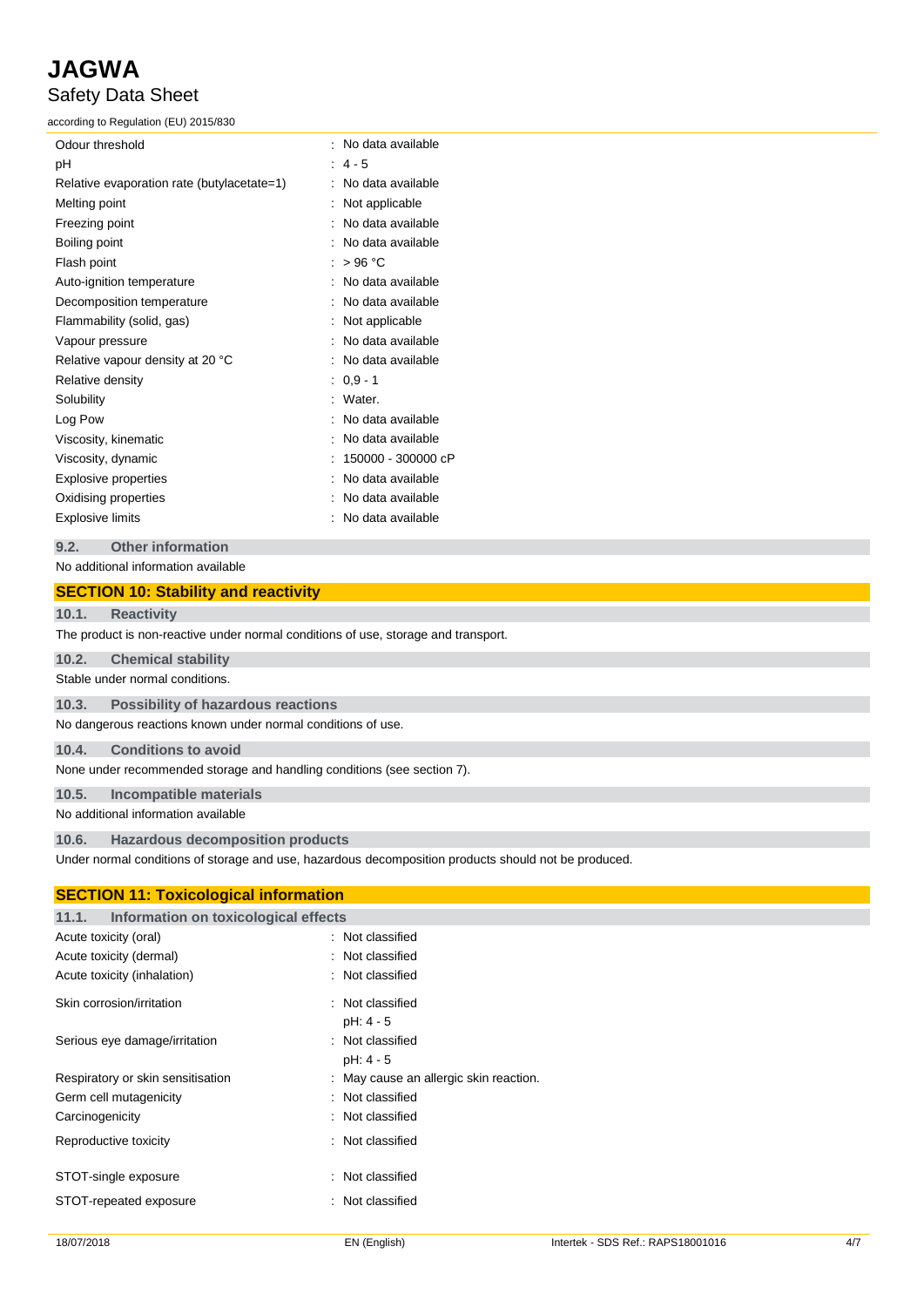**JAGWA** Safety Data Sheet according to Regulation (EU) 2015/830 Aspiration hazard **in the set of the set of the set of the set of the set of the set of the set of the set of the set of the set of the set of the set of the set of the set of the set of the set of the set of the set of th SECTION 12: Ecological information 12.1. Toxicity** Ecology - general interest in the secology - general interests. Harmful to aquatic life with long lasting effects. Acute aquatic toxicity **interest and the COV** and Acute aquatic toxicity Chronic aquatic toxicity : Harmful to aquatic life with long lasting effects. **12.2. Persistence and degradability** No additional information available **12.3. Bioaccumulative potential** No additional information available **12.4. Mobility in soil** No additional information available **12.5. Results of PBT and vPvB assessment** No additional information available **12.6. Other adverse effects** No additional information available **SECTION 13: Disposal considerations 13.1. Waste treatment methods** Waste treatment methods : Dispose of contents/container in accordance with licensed collector's sorting instructions. **SECTION 14: Transport information** In accordance with ADR / RID / IMDG / IATA / ADN **14.1. UN number** UN-No. (ADR) : Not applicable UN-No. (IMDG) : Not applicable UN-No. (IATA) : Not applicable UN-No. (ADN) : Not applicable UN-No. (RID) : Not applicable **14.2. UN proper shipping name** Proper Shipping Name (ADR) : Not applicable Proper Shipping Name (IMDG) : Not applicable Proper Shipping Name (IATA) : Not applicable Proper Shipping Name (ADN) : Not applicable Proper Shipping Name (RID) : Not applicable **14.3. Transport hazard class(es) ADR** Transport hazard class(es) (ADR) : Not applicable

**IMDG**

**IATA**

Transport hazard class(es) (IMDG) : Not applicable

Transport hazard class(es) (IATA) : Not applicable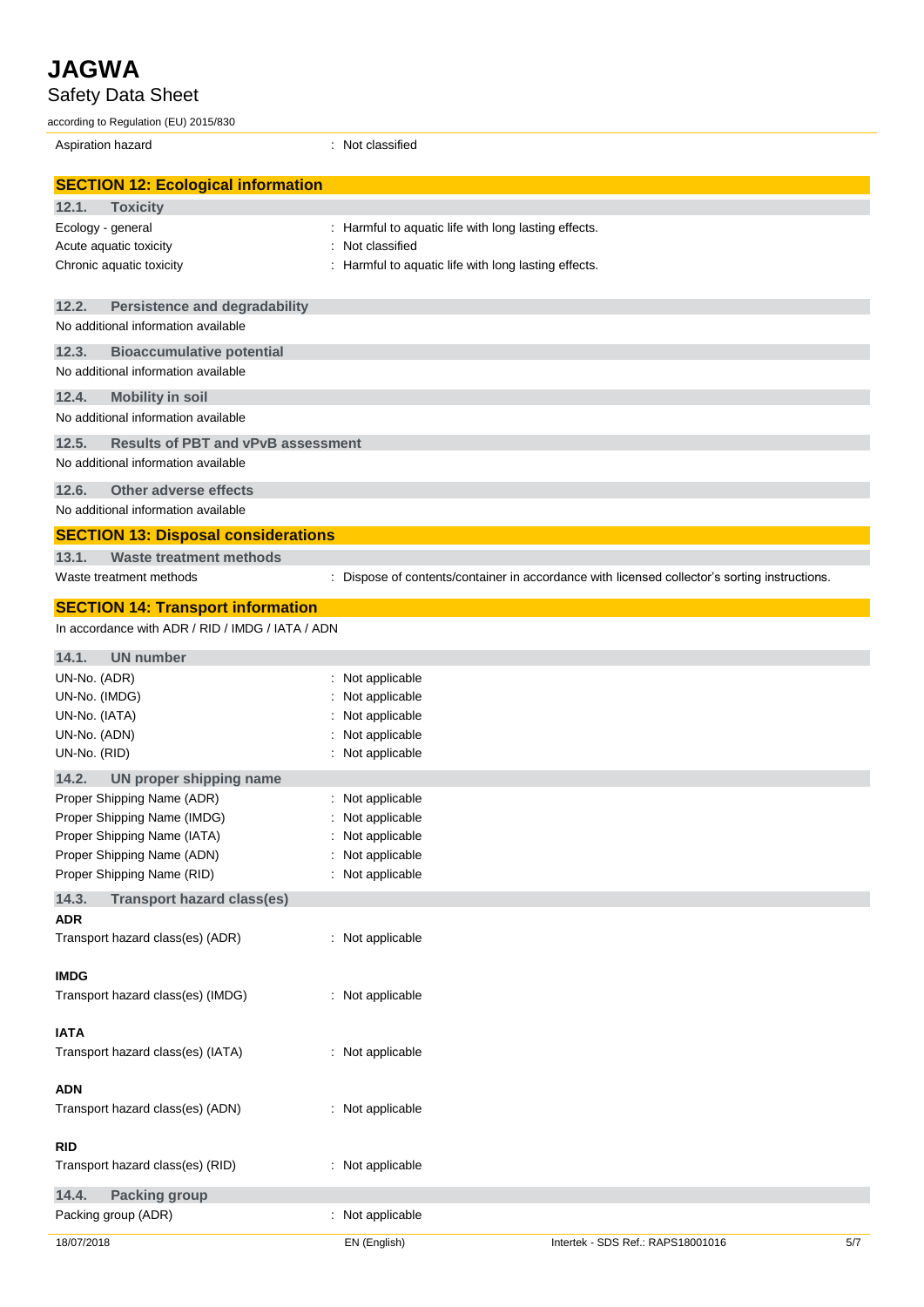## **JAGWA** Safety Data Sheet

according to Regulation (EU) 2015/830

| Packing group (IMDG)                  | Not applicable                         |
|---------------------------------------|----------------------------------------|
| Packing group (IATA)                  | Not applicable                         |
| Packing group (ADN)                   | Not applicable                         |
| Packing group (RID)                   | Not applicable                         |
| <b>Environmental hazards</b><br>14.5. |                                        |
| Dangerous for the environment         | : No                                   |
| Marine pollutant                      | $\therefore$ No                        |
| Other information                     | No supplementary information available |

#### **14.6. Special precautions for user**

- **- Overland transport**
- Not applicable
- **- Transport by sea**
- Not applicable
- **- Air transport**

Not applicable

- **- Inland waterway transport** Not applicable
- **- Rail transport**
- Not applicable

**14.7. Transport in bulk according to Annex II of Marpol and the IBC Code**

Not applicable

#### **SECTION 15: Regulatory information**

**15.1. Safety, health and environmental regulations/legislation specific for the substance or mixture**

#### **15.1.1. EU-Regulations**

Contains no REACH substances with Annex XVII restrictions Contains no substance on the REACH candidate list Contains no REACH Annex XIV substances

#### **15.1.2. National regulations**

No additional information available

#### **15.2. Chemical safety assessment**

No chemical safety assessment has been carried out

#### **SECTION 16: Other information**

#### 18/07/2018 EN (English) Intertek - SDS Ref.: RAPS18001016 6/7 Full text of H- and EUH-statements: Acute Tox. 4 (Inhalation) Acute toxicity (inhal.), Category 4 Acute Tox. 4 (Oral) Acute toxicity (oral), Category 4 Aquatic Acute 1 **Hazardous to the aquatic environment — Acute Hazard, Category 1** Aquatic Chronic 1 **Hazardous to the aquatic environment — Chronic Hazard, Category 1** Aquatic Chronic 3 Hazardous to the aquatic environment — Chronic Hazard, Category 3 Eye Irrit. 2 Serious eye damage/eye irritation, Category 2 Flam. Liq. 2 Flammable liquids, Category 2 Flam. Liq. 3 Flammable liquids, Category 3 Skin Irrit. 2 Skin corrosion/irritation, Category 2 Skin Sens. 1 Skin sensitisation, Category 1 STOT SE 2 Specific target organ toxicity — Single exposure, Category 2 H<sub>225</sub> Highly flammable liquid and vapour. H226 Flammable liquid and vapour. H302 Harmful if swallowed. H315 Causes skin irritation.